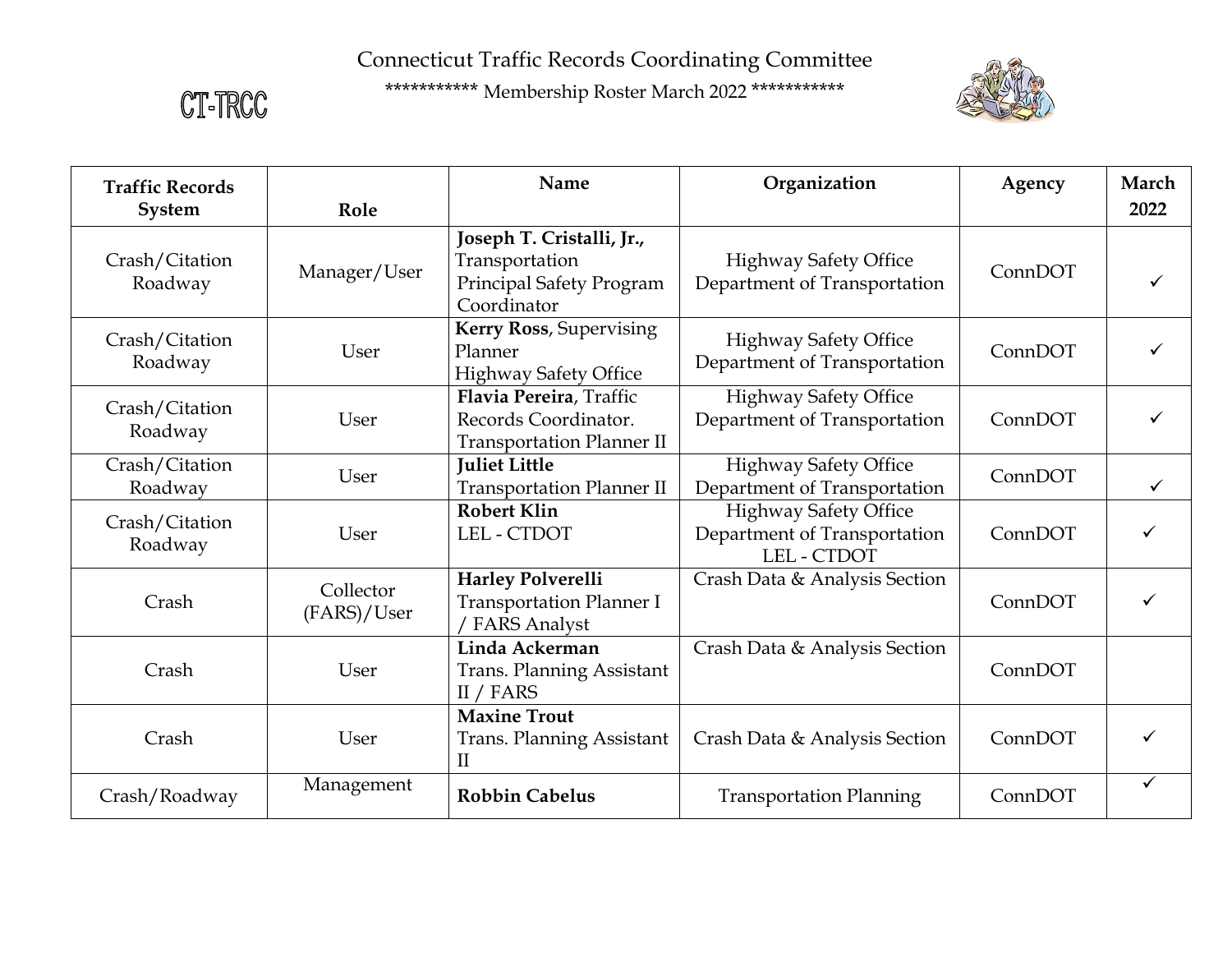

| CT-TRCC        |            | *********** Membership Roster March 2022 ***********                        |                                |            |              |
|----------------|------------|-----------------------------------------------------------------------------|--------------------------------|------------|--------------|
|                |            | <b>Transportation Planning</b><br>Director                                  |                                |            |              |
| Crash/Roadway  | Management | <b>Mike Connors</b><br><b>Assistant Trans Planning</b><br>Director          | <b>Transportation Planning</b> | ConnDOT    |              |
| Crash/Roadway  | User       | Al Iallonardo<br>Transportation<br><b>Supervising Planner</b>               | <b>Transportation Planning</b> | ConnDOT    |              |
| Crash/Roadway  | User       | <b>Greg Ciparelli</b><br><b>Transportation Planner II</b>                   | <b>Transportation Planning</b> | ConnDOT    | $\checkmark$ |
| Crash/Roadway  | User       | Dominguez Facundo<br><b>Transportation Planner II</b>                       | <b>Transportation Planning</b> | ConnDOT    | ✓            |
| Crash/Roadway  | User       | James Spencer, Photolog<br><b>Geospatial Planner</b>                        | GIS/Construction/Engineering   | ConnDOT    |              |
| Crash/Roadway  | User       | Jeff Hunter, Office of<br>Construction<br><b>Transportation Engineer</b>    | GIS/Construction/Engineering   | ConnDOT    |              |
| Crash/Roadway  | User       | Natasha Fatu<br><b>Traffic Engineering</b>                                  | GIS/Construction/Engineering   | ConnDOT    |              |
| Crash/Roadway  | User       | <b>Eamon Flannery</b><br><b>Traffic Engineering</b>                         | GIS/Construction/Engineering   | ConnDOT    |              |
| Crash/Roadway  | Management | <b>Robert Muzzy</b>                                                         | Office of Information Systems  | ConnDOT    |              |
| Driver/Vehicle | Management | <b>George White</b><br>Division Chief                                       | Division Chief                 | <b>DMV</b> |              |
| Driver/Vehicle | User       | Donald Bridge, (Lt.)<br><b>Commercial Vehicle</b><br><b>Safety Division</b> | <b>Commercial Vehicle</b>      | <b>DMV</b> |              |
| Driver/Vehicle | User       | Cindy Zuerblis, Division<br>Manager,                                        | <b>Driver Regulation</b>       | <b>DMV</b> |              |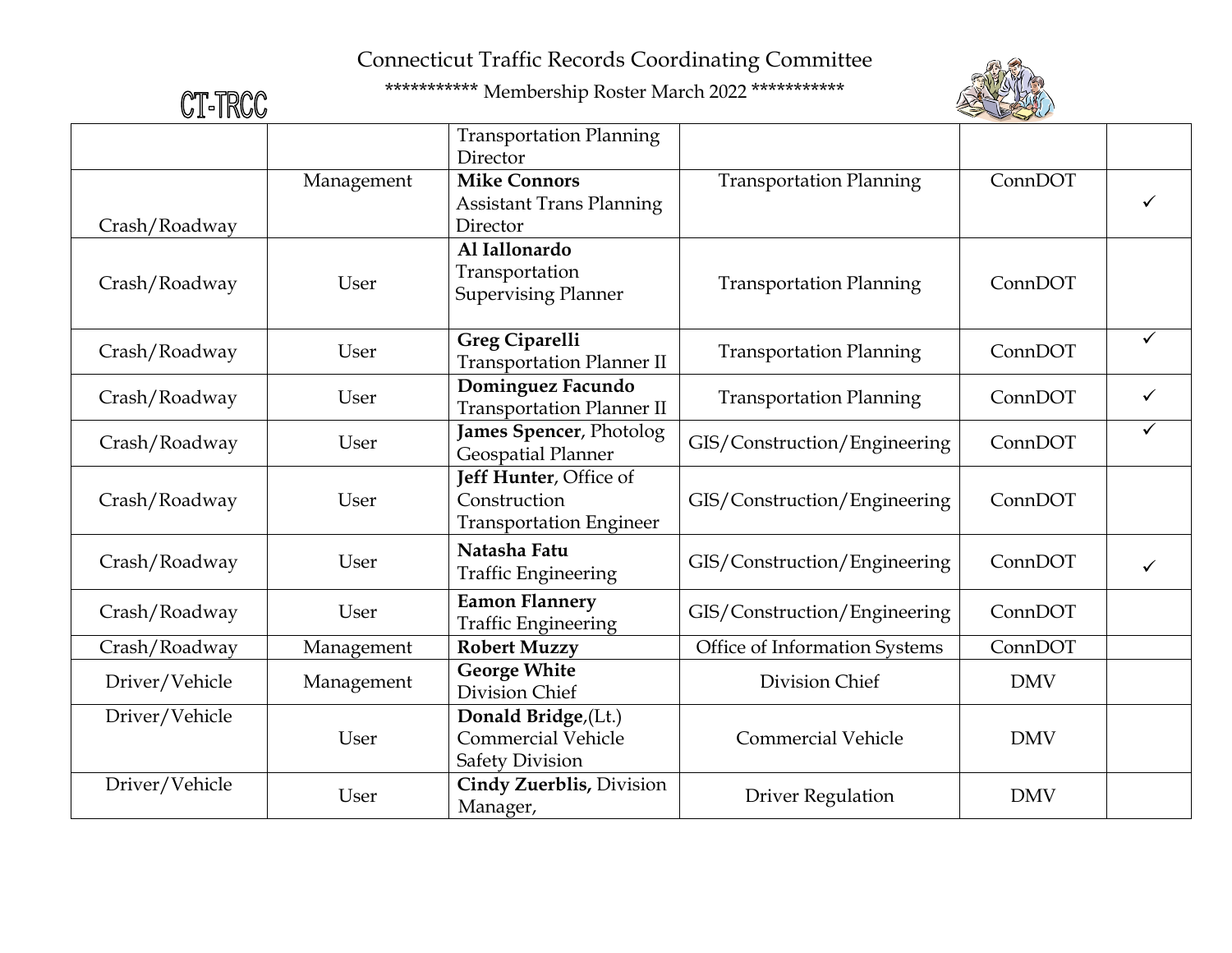

| CT-TRCC                         |                | *********** Membership Roster March 2022 ***********                                       |                                                        |             |              |
|---------------------------------|----------------|--------------------------------------------------------------------------------------------|--------------------------------------------------------|-------------|--------------|
|                                 |                | <b>Driver Regulation</b><br>Division                                                       |                                                        |             |              |
| Driver/Vehicle                  | Management     | Daniel Silbo, Division<br>Manager<br><b>Registry Division</b>                              | Registry                                               | <b>DMV</b>  |              |
| Driver/Vehicle                  | Management     | <b>Audrey Hall</b> , Division<br>Manager<br><b>Registry Division</b>                       | Registry                                               | <b>DMV</b>  | ✓            |
| Driver/Vehicle                  | User           | Darlene Labonte, Driver<br><b>Services</b><br>CDL Help Desk, MV<br><b>Related Programs</b> | <b>Help Desk</b>                                       | <b>DMV</b>  |              |
| Driver/Vehicle                  | Collector/User | <b>Catherine Lam</b>                                                                       | Child Safety                                           | <b>DMV</b>  | $\checkmark$ |
| Driver/Vehicle                  | Collector/User | <b>Janice Floyd</b>                                                                        | Child Safety                                           | <b>DMV</b>  | $\checkmark$ |
| Driver/Vehicle                  | Collector/User | Tanisha Markland                                                                           | Child Safety                                           | <b>DMV</b>  | $\checkmark$ |
| Driver                          | Management     | <b>Brian Clarke</b>                                                                        | <b>Driver Services</b>                                 | <b>DMV</b>  | $\checkmark$ |
| Driver                          | Collector/User | <b>Grace Hurd</b>                                                                          | <b>Driver Services</b>                                 | <b>DMV</b>  | $\checkmark$ |
| Crash/Citation/<br>Adjudication | Collector/User | Kevin Gridley, Sgt.<br><b>State Police</b>                                                 | <b>State Police</b>                                    | DES&PP      | $\checkmark$ |
| Crash/Citation/<br>Adjudication | Collector/User | Alexander Horijatschun<br><b>State Police</b>                                              | <b>State Police</b>                                    | DES&PP      |              |
| Crash/Citation                  | Support        | Gregory Zeoli,<br>CAD/RMS<br>NexGen Support, LPR                                           | <b>State Police</b>                                    | DES&PP      |              |
| Crash/Citation/<br>Adjudication | Management     | Mark Tezaris, CJIS<br>Program Manager<br><b>CJIS Governing Board</b>                       | Governing Board Criminal<br>Justice Information System | <b>CJIS</b> |              |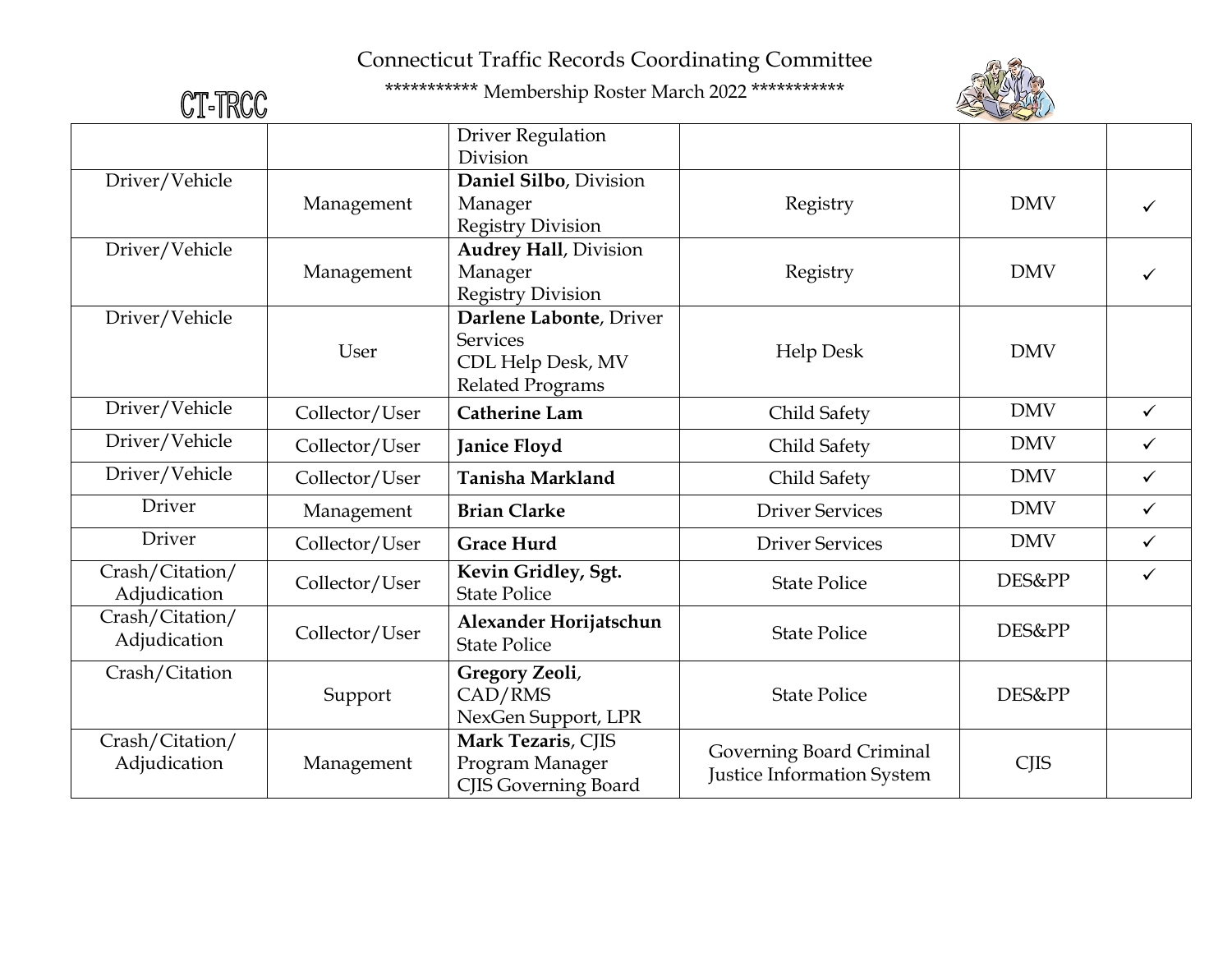

| CT-TRCC                         |                | *********** Membership Roster March 2022 ***********                       |                                        |                       |              |
|---------------------------------|----------------|----------------------------------------------------------------------------|----------------------------------------|-----------------------|--------------|
| Crash/Citation/<br>Adjudication | Liaison        | Hank Lindgren,<br>Sergeant, Ret.<br>Public Safety Liaison,<br><b>CJIS</b>  | Criminal Justice Information<br>System | <b>CJIS</b>           | ✓            |
| Crash/Citation/<br>Adjudication | Liaison        | <b>Patrick Farrell</b><br><b>Trainer and Public Safety</b><br>Liaison      | Criminal Justice Information<br>System | <b>CJIS</b>           |              |
| EMS/Injury<br>Surveillance      | Collector/User | Eliza Little,<br>Epidemiologist<br>Office of EMS                           | Office the EMS                         | <b>DPH</b>            | $\checkmark$ |
| EMS/Injury<br>Surveillance      | Collector/User | Michael Zachera,<br>Epidemiologist<br>Office of EMS                        | Office the EMS                         | <b>DPH</b>            |              |
| EMS/Injury<br>Surveillance      | Management     | Raffaella Coler, Director<br>Office of EMS                                 | Office of EMS                          | <b>DPH</b>            | $\checkmark$ |
| EMS/Injury<br>Surveillance      | User           | Susan Yurasevecz, MS,<br><b>MPH</b><br>Epidemiologist, DPH,<br><b>IPSU</b> | Epidemiologist                         | <b>DPH</b>            | ✓            |
| EMS/Injury<br>Surveillance      | User           | Susan Logan, MPH<br>Epidemiologist, DPH,<br><b>IPSU</b>                    | Epidemiologist                         | <b>DPH</b>            | ✓            |
| EMS/Injury<br>Surveillance      | Support        | <b>John Baker</b><br><b>IT Consultant</b>                                  | IT                                     | <b>DPH</b>            |              |
| EMS/Injury<br>Surveillance      | Support        | Heidi Fitzgerald<br><b>IT Consultant</b>                                   | IT                                     | <b>DPH</b>            | $\checkmark$ |
| Crash/Citation/<br>Adjudication | User           | Jackie McMahon<br>Asst. State's Attorney                                   | <b>Traffic Safety Prosecutor</b>       | <b>State Attorney</b> |              |
| Crash/Citation/<br>Adjudication | User           | Richard Colangelo, Jr.<br>State's Attorney                                 | Prosecutor                             | <b>State Attorney</b> |              |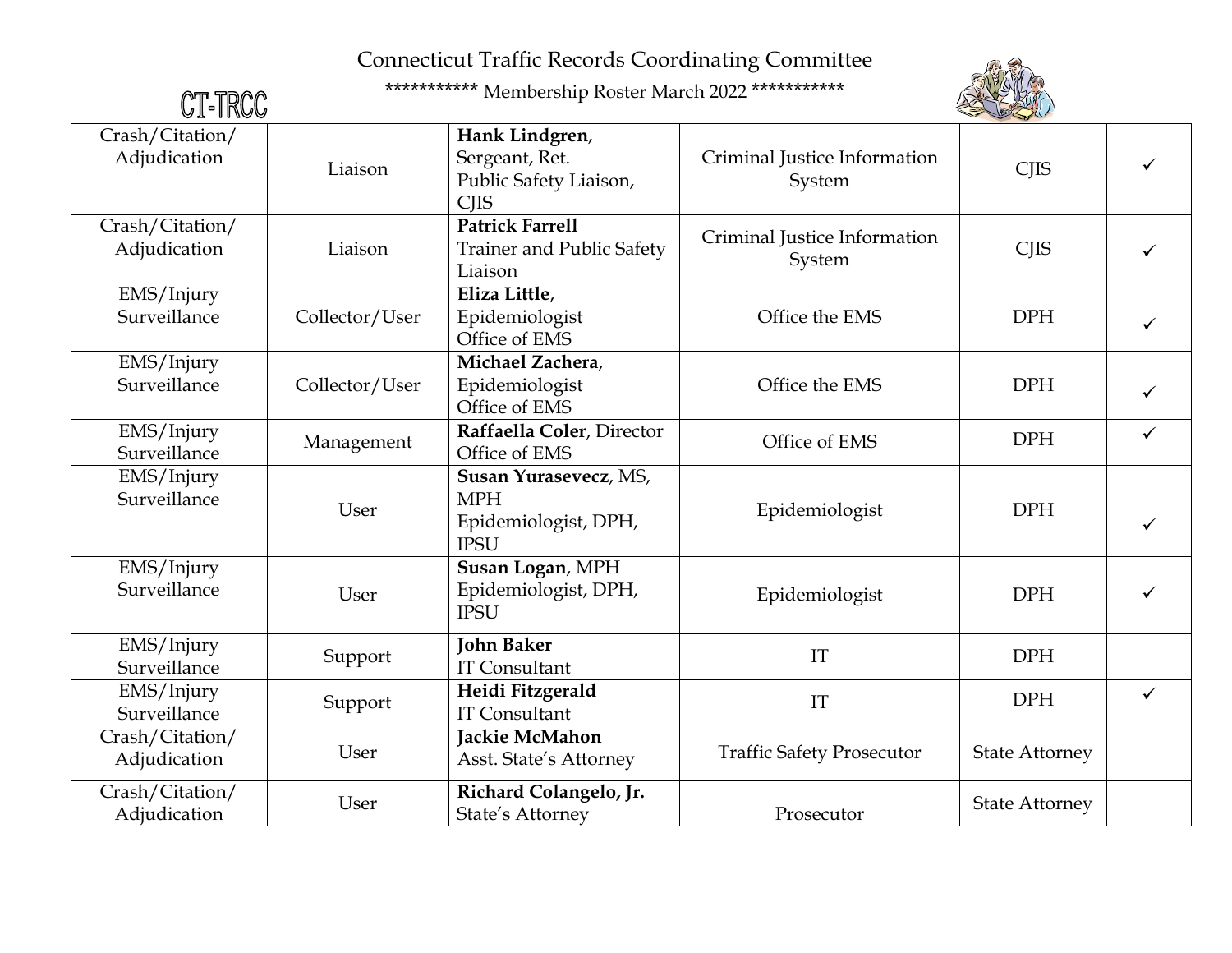

| CT-TRCC                                                    |                            | *********** Membership Roster March 2022 ***********    |                                          |                                      |
|------------------------------------------------------------|----------------------------|---------------------------------------------------------|------------------------------------------|--------------------------------------|
| Crash/EMS/Injury<br>Surveillance                           | User                       | Pina Violano,<br><b>Injury Prevention</b>               | Hospital Research<br>Outreach & Research | <b>Yale New</b><br>Haven<br>Hospital |
| Crash/EMS/Injury<br>Surveillance                           | User                       | Calvin Norway, Adult<br>Trauma, Systems<br>Coordinator  | Hospital Research<br>Medical Information | <b>Yale New</b><br>Haven<br>Hospital |
| Citation/Adjudication                                      | Management                 | <b>Stacey Manware</b> , Deputy<br>Director              | <b>Superior Court Operations</b>         | Judicial Branch                      |
| Citation/Adjudication                                      | Support                    | Antonio Pinho,                                          | Judicial Information Systems             | <b>Judicial Branch</b>               |
| Crash/Citation                                             | Management                 | Andrew Cota, Lt.,<br>Ansonia PD Local LE<br>Coordinator | Ansonia PD                               | Local Law<br>Enforcement             |
| Crash/Citation                                             | Collector/User             | Chris Perry, Sgt.                                       | Newington PD                             | Local Law<br>Enforcement             |
| $\overline{\text{Crash}}/\text{Citation}/$<br>Adjudication | Collector/User             | Marc Mikulski, Dept.<br><b>Chief</b>                    | <b>Wallingford PD</b>                    | Local Law<br>Enforcement             |
| Crash/Citation/<br>Adjudication                            | Collector/User             | Kevin Halloran, Chief                                   | <b>Branford PD</b>                       | Local Law<br>Enforcement             |
| Crash/Citation/<br>Adjudication                            | Collector/User             | Ray Dunbar, Capt.                                       | <b>Branford PD</b>                       | Local Law<br>Enforcement             |
| Crash/Citation/<br>Adjudication                            | Collector/User             | Rob Daniello, Lt.                                       | Hamden PD                                | Local Law<br>Enforcement             |
| Crash/Citation/<br>Adjudication                            | Collector/User/<br>Support | <b>Mario DiNatale</b>                                   | Hamden PD                                | Local Law<br>Enforcement             |
| Crash/Citation/<br>Adjudication                            | Collector/User             | <b>Mike Krzynowek</b>                                   | Enfield PD                               | Local Law<br>Enforcement             |
| Crash/Citation/<br>Adjudication                            | Collector/User             | <b>Mark Squires</b>                                     | Enfield PD                               | Local Law<br>Enforcement             |
| Crash/Citation/<br>Adjudication                            | Collector/User             | <b>Matthew Meier</b>                                    | Enfield PD                               | Local Law<br>Enforcement             |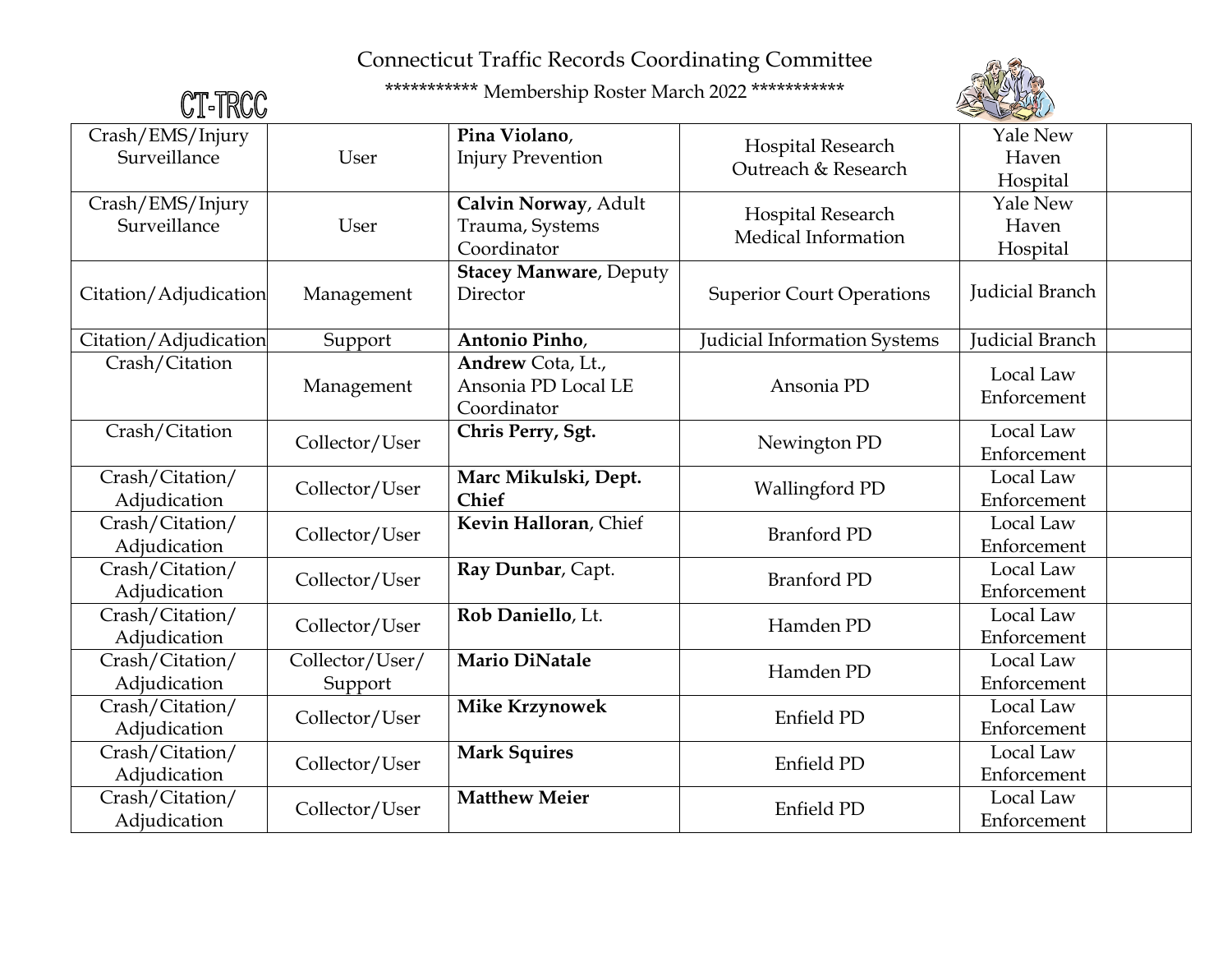

| CT-TRCC                                                    |                | *********** Membership Roster March 2022 *********** |                      |                          |
|------------------------------------------------------------|----------------|------------------------------------------------------|----------------------|--------------------------|
| Crash/Citation/<br>Adjudication                            | Collector/User | Fred Jortner, Lt,                                    | Cheshire PD          | Local Law<br>Enforcement |
| Crash/Citation/<br>Adjudication                            | Collector/User | Jeff Sutherland, Lt.,<br><b>Detective</b>            | Cheshire PD          | Local Law<br>Enforcement |
| Crash/Citation/<br>Adjudication                            | Collector/User | Michael Durkee,<br>Administration                    | Cheshire PD          | Local Law<br>Enforcement |
| Crash/Citation/<br>Adjudication                            | Collector/User | <b>Matt Damore</b>                                   | Plainville PD        | Local Law<br>Enforcement |
| Crash/Citation/<br>Adjudication                            | Collector/User | Kevin Gilleran                                       | <b>Bridgeport PD</b> | Local Law<br>Enforcement |
| Crash/Citation/<br>Adjudication                            | Collector/User | Steven Lougal, Capt.                                 | <b>Bridgeport PD</b> | Local Law<br>Enforcement |
| $\overline{\text{Crash}}/\text{Citation}/$<br>Adjudication | Collector/User | Paul Cari                                            | <b>Bridgeport PD</b> | Local Law<br>Enforcement |
| Crash/Citation/<br>Adjudication                            | Collector/User | Ray LaPlante, Sgt.                                   | Orange PD            | Local Law<br>Enforcement |
| Crash/Citation/<br>Adjudication                            | Collector/User | Matthew Donadio Sgt.                                 | <b>Brookfield PD</b> | Local Law<br>Enforcement |
| Crash/Citation/<br>Adjudication                            | Collector/User | James Dzamko, Sgt                                    | New Milford PD       | Local Law<br>Enforcement |
| Crash/Citation/<br>Adjudication                            | Collector/User | Anthony Diaz, Sgt.                                   | Hamden PD            | Local Law<br>Enforcement |
| Crash/Citation/<br>Adjudication                            | Collector/User | Andre' Rosedale,<br><b>Officer First Class</b>       | Norwich PD           | Local Law<br>Enforcement |
| Crash/Citation/<br>Adjudication                            | Collector/User | <b>Wayne Burroughs,</b><br>Officer                   | Norwich PD           | Local Law<br>Enforcement |
| Crash/Citation/<br>Adjudication                            | Collector/User | Thomas Lazzaro, Sgt.                                 | Norwich PD           | Local Law<br>Enforcement |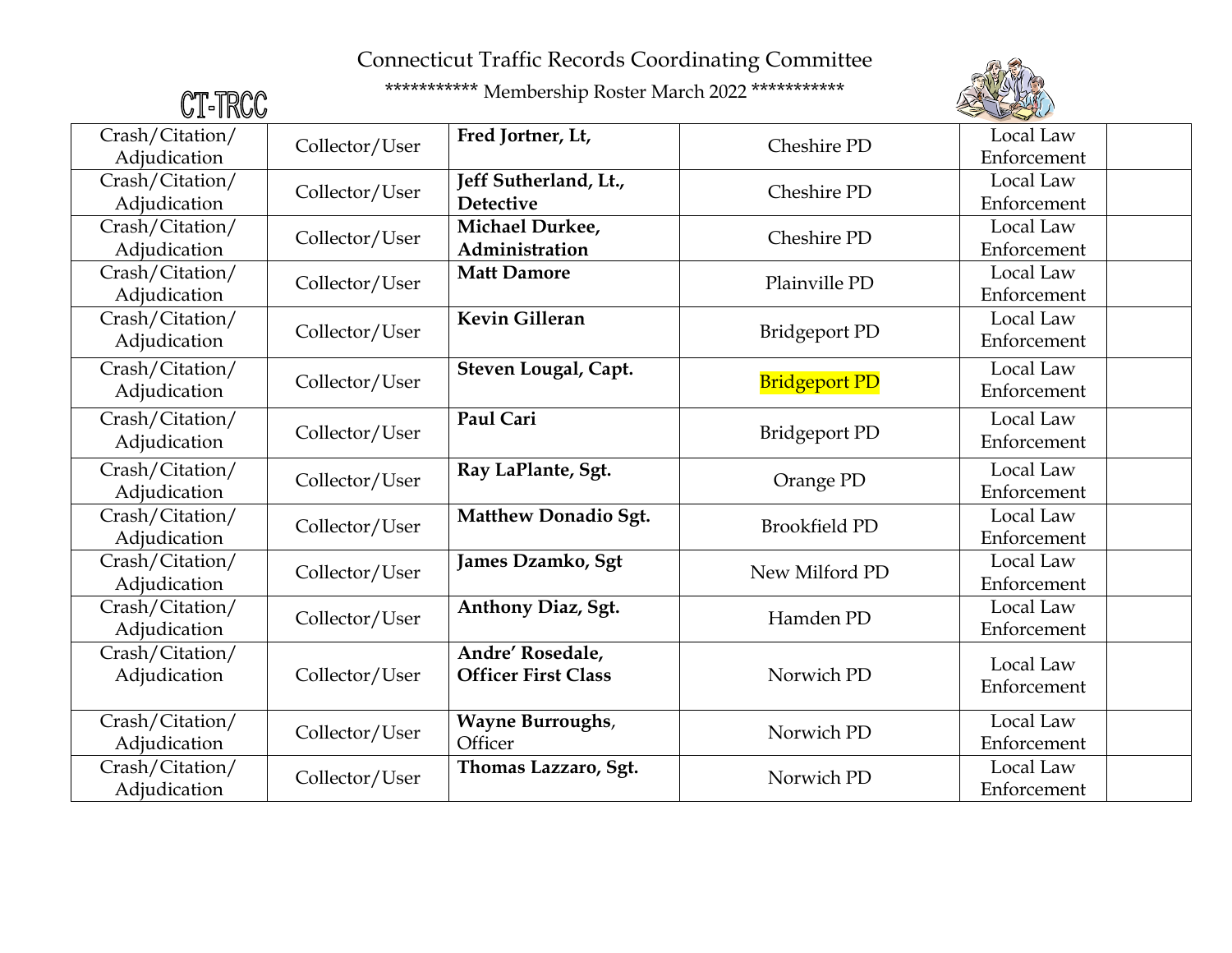

| CT-TRCC         |                 | *********** Membership Roster March 2022 *********** |                         |                |              |
|-----------------|-----------------|------------------------------------------------------|-------------------------|----------------|--------------|
| Crash/Citation/ | Collector/User  | Dexter Herron, Sgt.                                  | Groton Town PD          | Local Law      |              |
| Adjudication    |                 |                                                      |                         | Enforcement    |              |
| Crash/Citation/ | Collector/User  | Stephen Breshano, Sgt.                               | Manchester PD           | Local Law      |              |
| Adjudication    |                 |                                                      |                         | Enforcement    |              |
| Crash/Citation/ | Collector/User  | TJ Moore, Sgt.                                       | Darien PD               | Local Law      |              |
| Adjudication    |                 |                                                      |                         | Enforcement    |              |
| Crash/Citation/ | Collector/User  | <b>Andrew Power, Lt.</b>                             | Wethersfield PD         | Local Law      |              |
| Adjudication    |                 |                                                      |                         | Enforcement    |              |
| Crash/Citation/ | Collector/User  | Matt Lariviere, Sgt.                                 | West Hartford PD        | Local Law      |              |
| Adjudication    |                 |                                                      |                         | Enforcement    |              |
| Crash/Citation/ | Collector/User  | Off. Chick Bistany                                   | <b>Windsor Locks PD</b> | Local Law      |              |
| Adjudication    |                 |                                                      |                         | Enforcement    |              |
| Crash/Citation/ |                 | Thomas Cossette, Lt.                                 | Meriden PD              | Local Law      |              |
| Adjudication    | Collector/User  |                                                      |                         | Enforcement    |              |
| Crash/Citation/ | Collector/User  | Jason Lee, Lt.                                       | Hartford PD             | Local Law      |              |
| Adjudication    |                 |                                                      |                         | Enforcement    |              |
| Crash/Citation/ | Collector/User  | Jeffrey Booth, Sgt.                                  | Stamford PD             | Local Law      |              |
| Adjudication    |                 |                                                      |                         | Enforcement    |              |
| Crash/Citation/ |                 | Marshall S. Porter,                                  |                         | Local Law      |              |
| Adjudication    | Collector/User  | <b>Chief</b>                                         | Glastonbury PD          | Enforcement    |              |
| Crash/Citation  |                 | <b>Chuck Grasso</b>                                  |                         | <b>UCONN</b>   |              |
|                 | Support/Trainer | Field Coordinator for                                | <b>UCONN</b>            | Transportation |              |
|                 |                 | MMUCC-PR1                                            |                         | Institute      |              |
| Crash/Citation  |                 | <b>Brandon O'Brien</b>                               |                         | <b>UCONN</b>   |              |
|                 | Support/Trainer | Field Coordinator for                                | <b>UCONN</b>            | Transportation | $\checkmark$ |
|                 |                 | MMUCC-PR1                                            |                         | Institute      |              |
| Crash/Citation  |                 | Mark Nielsen,                                        |                         | Regional       |              |
| Roadway         | Management      | Naugatuck Valley,                                    | <b>NVCOG</b>            | Planning       |              |
|                 |                 | <b>Assistant Director</b>                            |                         | Organizations  |              |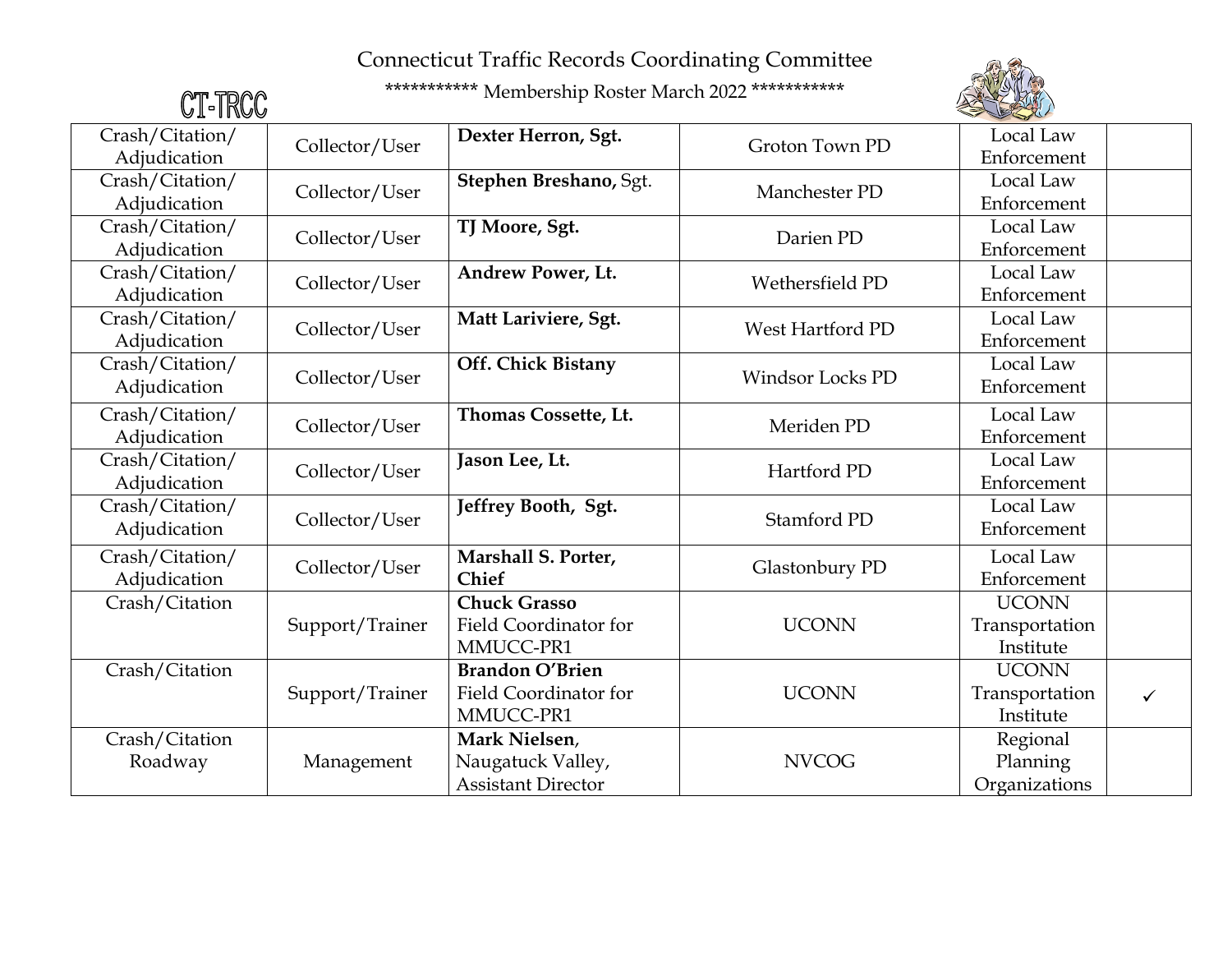

| CT-TRCC                   |            | *********** Membership Roster March 2022 ***********                     |              |                                             |              |
|---------------------------|------------|--------------------------------------------------------------------------|--------------|---------------------------------------------|--------------|
| Crash/Citation<br>Roadway | User       | Cheryl Assis, Capitol<br>Region Council<br>of Governments                | <b>CRCOG</b> | Regional<br>Planning<br>Organizations       |              |
| Crash/Citation<br>Roadway | User       | Pramod Pandey, CRCOG<br>Senior GIS Coordinator                           | <b>CRCOG</b> | Regional<br>Planning<br>Organizations       |              |
| Crash/Roadway             | User       | Terri Thompson,<br><b>CRCOG</b><br><b>Traffic Incident</b><br>Management | <b>CRCOG</b> | Regional<br>Planning<br>Organizations       |              |
| Crash/Roadway             | User       | Ben Muller,<br><b>Transportation Planner</b>                             | <b>NVCOG</b> | Regional<br>Planning<br>Organizations       |              |
| Crash/Roadway             | User       | Devon Lechtenberg,<br><b>CRCOG</b><br><b>Transportation Planner</b>      | <b>CRCOG</b> | Regional<br>Planning<br>Organizations       |              |
| Crash/Citation<br>Roadway | User       | Katie Raboin, Research<br>Associate                                      | Research     | Preusser Group                              | $\checkmark$ |
| Crash/Citation<br>Roadway | Management | Neil Chaudhary,<br>President                                             | Research     | Preusser Group                              |              |
| Crash/Citation<br>Roadway | User       | Ravindra Sharma                                                          | Research     | Preusser Group                              |              |
| Crash/Roadway             | Management | John Ivan, Professor &<br>Associate Dept. Head                           | <b>UCONN</b> | <b>UCONN</b><br>Transportation<br>Institute |              |
| Crash/Roadway             | Management | Eric Jackson, Assoc.<br><b>Research Professor</b>                        | <b>UCONN</b> | <b>UCONN</b><br>Transportation<br>Institute | $\checkmark$ |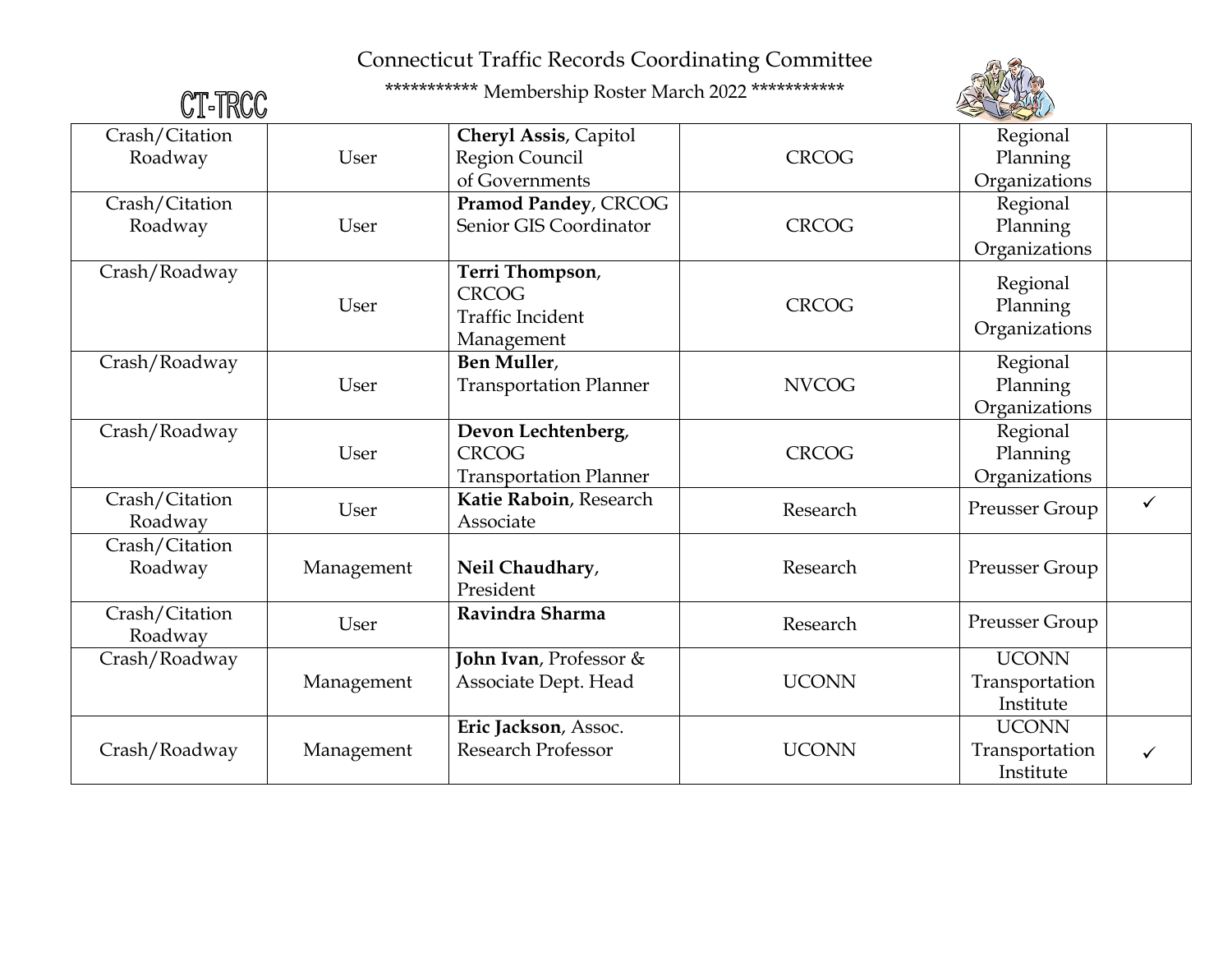

| CT-TRCC                 |            | *********** Membership Roster March 2022 *********** |                               |                |              |
|-------------------------|------------|------------------------------------------------------|-------------------------------|----------------|--------------|
|                         |            | Donna Shea                                           |                               | <b>UCONN</b>   |              |
| Crash/Roadway           | User       |                                                      | <b>UCONN</b>                  | Transportation |              |
|                         |            |                                                      |                               | Institute      |              |
| Crash/Roadway           |            | Marisa Auguste                                       |                               | <b>UCONN</b>   |              |
|                         | User       |                                                      | <b>UCONN</b>                  | Transportation |              |
|                         |            |                                                      |                               | Institute      |              |
| Crash/Roadway           |            | <b>Aaron Nash</b>                                    |                               | <b>UCONN</b>   |              |
|                         | User       |                                                      | <b>UCONN</b>                  | Transportation |              |
|                         |            |                                                      |                               | Institute      |              |
| Crash/Roadway           |            | Mario Damiata, RDIP                                  |                               | <b>UCONN</b>   | $\checkmark$ |
|                         | Management | <b>Planning Coordinator</b>                          | <b>UCONN</b>                  | Transportation |              |
|                         |            |                                                      |                               | Institute      |              |
| Crash/Citation          | User       | Gerard O'Sullivan                                    | Connecticut Insurance Dept.   | Insurance      |              |
|                         |            |                                                      |                               |                |              |
| Crash/EMS               | User       | Carol P. Meredith, Dir.                              | Dept. of Mental               | Mental Health  |              |
|                         |            | of Prevention                                        | Health/Addiction Services     |                |              |
| Crash/Citation          |            | Alec Slatky, Mgr. of<br>Public & Gov.                | Affairs for AAA NE            |                |              |
|                         |            |                                                      |                               | Insurance      |              |
| Crash/Citation          | User       | <b>Amy Parmenter</b>                                 | <b>AAA</b>                    | Insurance      |              |
|                         | User       | <b>Scott Gaul</b>                                    | Office of Policy & Management | <b>State</b>   | $\checkmark$ |
| Other                   |            | <b>State Chief Data Officer</b>                      |                               |                |              |
| Roadway                 | Advisor    | <b>Daniel Suarez</b>                                 | Federal Agency                | <b>FHWA</b>    |              |
| Roadway                 | Advisor    | <b>Timothy Snyder</b>                                | <b>Federal Agency</b>         | <b>FHWA</b>    | $\checkmark$ |
| <b>Commercial Motor</b> |            | <b>Christopher Henry</b>                             |                               |                |              |
| <b>Vehicle Safety</b>   | Advisor    | FMCSA, CT Division                                   | <b>Federal Agency</b>         | <b>FMCSA</b>   | $\checkmark$ |
|                         |            | Administrator                                        |                               |                |              |
| <b>Commercial Motor</b> | Advisor    | <b>Edward Brickner</b> , FMCSA                       | Federal Agency                | <b>FMCSA</b>   |              |
| Vehicle Safety          |            | FMCSA, CT Division                                   |                               |                |              |